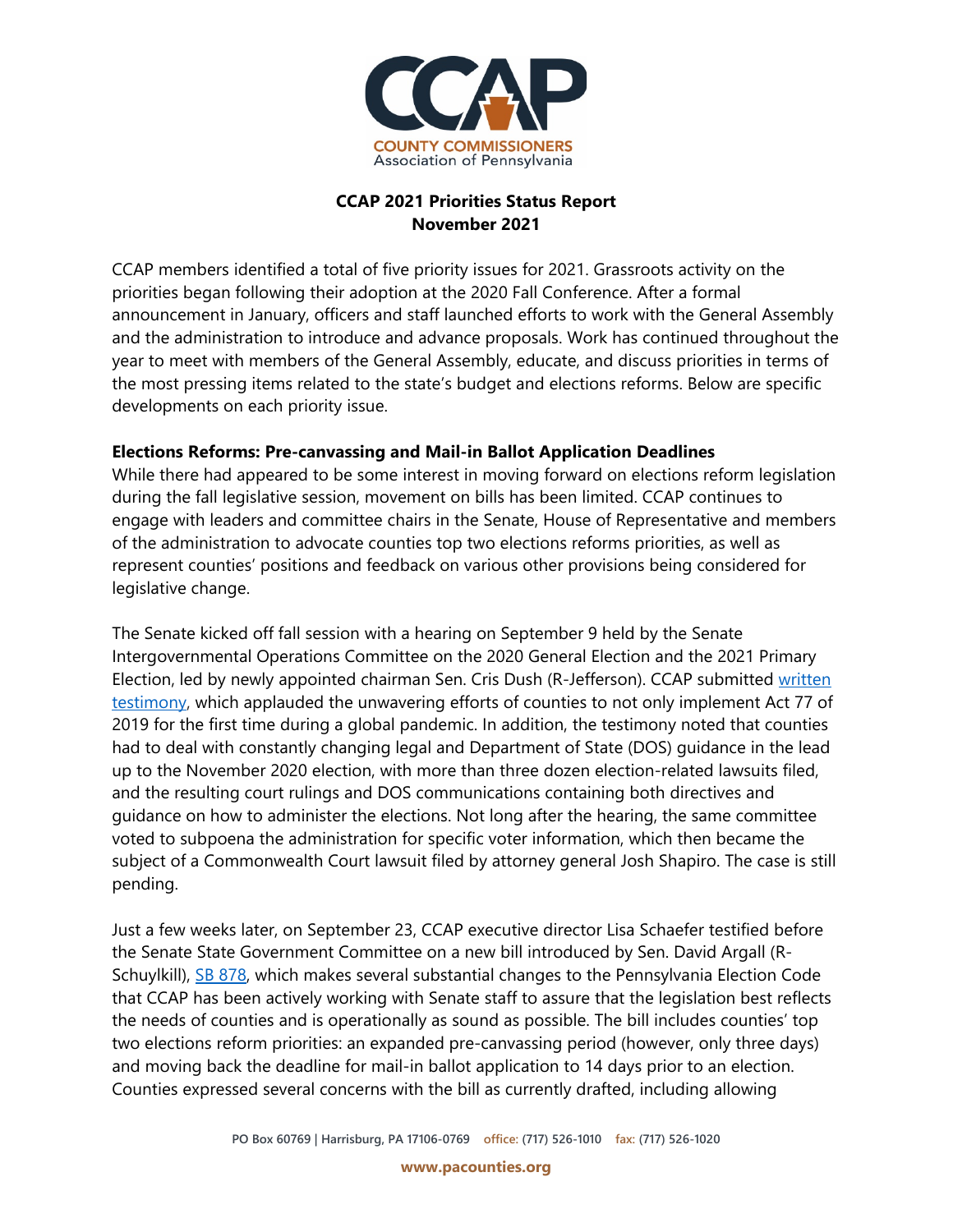additional time for voters to apply over the counter for a mail-in ballot and provisions related to video monitoring, live streaming and public availability of any elections-related video monitoring. Also testifying were Tim Benyo, chief clerk for registrations and elections from Lehigh County, and Forrest Lehman, director of elections for Lycoming County. Senate Bill 878 has not been brought up for a vote by the Senate State Government Committee to date, but CCAP continues to advocate members' needs in the negotiations.

After several weeks of working with the Senate on SB 878, CCAP received notice that another bill sponsored by Sen. Argall, [SB 784,](https://www.legis.state.pa.us/cfdocs/billInfo/billInfo.cfm?sYear=2021&sInd=0&body=S&type=B&bn=0784) was being scheduled for consideration by the committee on November 9; this bill contains only language allowing for seven days of precanvassing and moving the mail-in ballot application ballot back to 15 days before an election. CCAP indicated its strong support for SB 784 and activated several grassroots efforts to support the bill, but the bill was ultimately not considered. CCAP will continue to advocate counties' support for SB 784 over the coming weeks and seek additional paths forward with legislation to achieve counties' two top elections priorities in the Senate.

In the House, the House State Government Committee met on September 27 to consider HB [1800,](https://r20.rs6.net/tn.jsp?f=0019TXFlgossdjPFJ4Gj40g9vdHN54bZG8sALCfgUKQkKtZZu9fSkUnv4D6Hol75yObiQ3B4H6Qy2Ry5tVrLSnkZs-0BS6RPAUiIhxNq42GiBQ_sRv1eXw5xkUUcKjHa9Pto37-aYgZ4w-kEWJv_-wclnvBwNm2vgoG4M2YPjuyqiusSorfOfyhZUlyzTvkRtK-uo2YQC6y3qRab5T2VLI31QO_K0EHmZAmPiCoBrFi-lCrUV2lPjpBRF0ETvrxB1ID9r4ct7TwWBLCr0MXTwWNUw==&c=aR8vEQPZ0_bQDvPQPZlF7Wi03kJeOdrcIRq6H2KT6MGlIFhFt4YV4Q==&ch=Uqk5TQZx9rEU8sE-iI4Szz-ySr3404IYMaz4s8L0gjr0aYfvHD6rIA==) another omnibus Election Code bill introduced by Rep. Seth Grove (R-York). The bill tracks the provisions of HB 1300 previously approved by the General Assembly and vetoed by Gov. Wolf in June, with a few additional provisions. While counties again appreciate that HB 1800 addresses the top two county elections reforms priorities, additional time to pre-canvass and moving the mail-in ballot application deadline, the bill also contains a multitude of amendments to the Election Code beyond these two requests that would significantly impact county election operations and resources. In some cases, the impacts would change existing practices and in others add entirely new requirements. Most of the counties' questions and concerns from HB 1300 remain unaddressed in HB 1800, while additional ones have been raised regarding the new provisions of the bill. The bill was potentially scheduled for consideration by the full House the week of November 15.

CCAP staff and members engaged in several significant advocacy efforts to achieve the top two CCAP priorities and to continue to emphasize that counties must be brought to the table to negotiate and assist with technical feedback on any bill to be considered. CCAP will continue to work on elections reforms throughout the remainder of the fall legislative session and will be engaging counties in an attempt to achieve progress on elections reforms that counties need, despite the passing of another election absent necessary reform legislation.

#### **Broadband Expansion**

Broadband continues to be echoed at all levels of government as one of the biggest hurdles of the 21st century. With the promise of significant federal funding that can be used for broadband expansion and other infrastructure projects to the state and counties, CCAP has continued to engage the General Assembly, administration and other stakeholders in targeted conversations to share the work of counties in broadband expansion efforts and identify opportunities to partner in education, planning and deployment initiatives.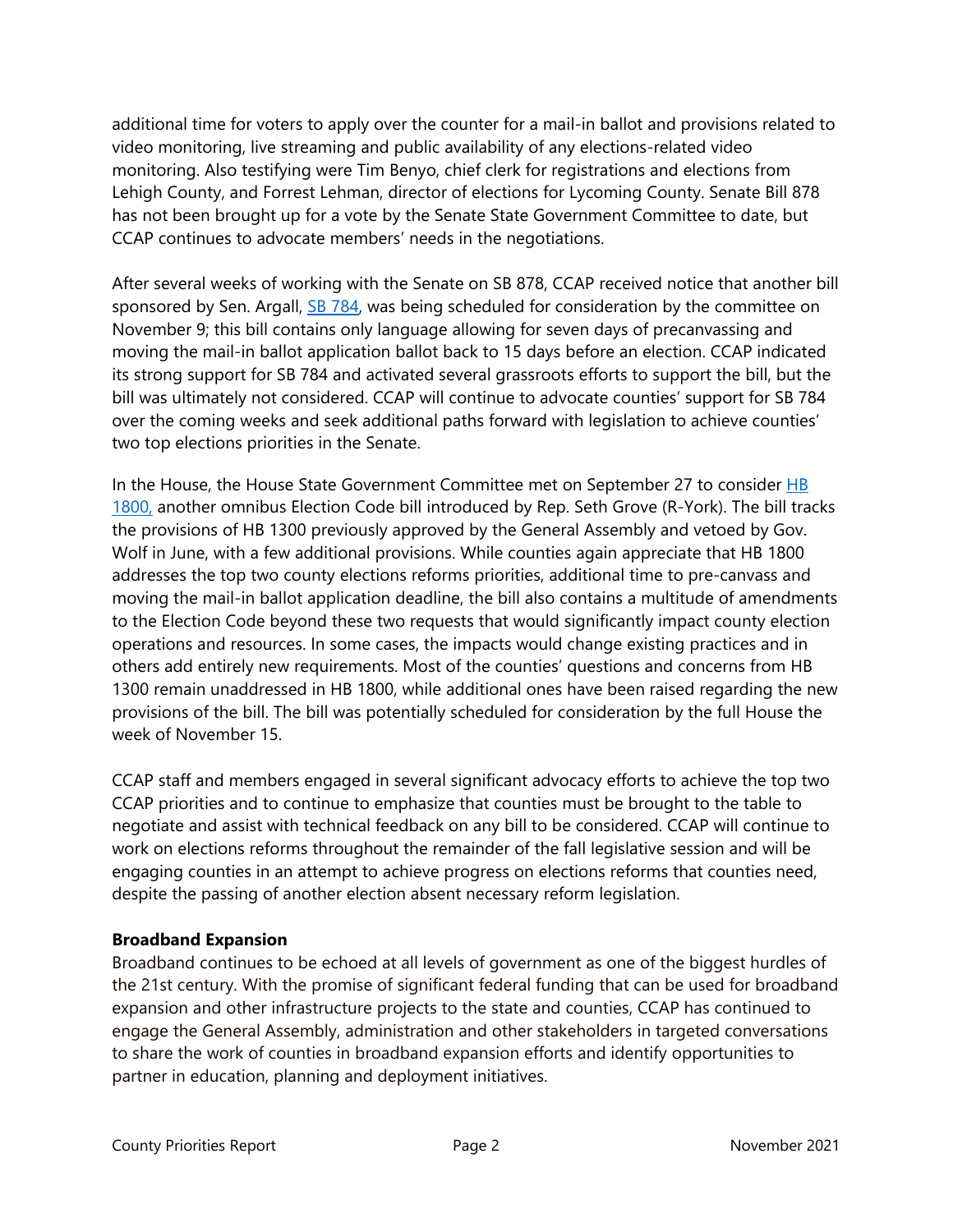One of the biggest hurdles to date is the cost of deploying broadband infrastructure. Federal discussions and negotiations on infrastructure have culminated into the passage of the Infrastructure Investments and Jobs Act (IIJA), which aims to invest \$973 billion over five years for infrastructure, including \$550 billion in new investments for all modes of transportation, water, power and energy, environmental remediation, public lands, broadband and resilience. This historic funding provided by the IIJA coupled with American Rescue Plan Act funding put the state and counties in a position to strategically invest heavily in infrastructure, including developing and deploying broadband in a way that ensures these once-in-a-lifetime investments are being made efficiently.

While details on exactly how federal funding will be driven down are still pending, the state House of Representatives recently considered [HB 2071,](https://www.legis.state.pa.us/cfdocs/billInfo/billInfo.cfm?sYear=2021&sInd=0&body=H&type=B&bn=2071) introduced by Rep. Martin Causer (R-McKean), to create a Pennsylvania Broadband Development Authority responsible for strategic planning and funding for broadband development to unserved areas. While counties are supportive of this streamlined-approach to solving broadband issues in the commonwealth, HB 2071 does not seem to include or acknowledge the local-level data gathering and information that counties have conducted. It also does not take into account the level of investments local governments have made as a part of this solution. House Bill 2071 does specify that local governments would be given the opportunity to submit a localized broadband plan to the authority and comment on initial statewide broadband plan proposal; however it is unclear what the expectation is for leveraging local experts or county-level data under the proposed authority or during development of a statewide plan.

CCAP staff have ongoing dialogue with various state agencies and the General Assembly on the role counties have been playing and can continue to play as the commonwealth thinks through strategic investment of these funds. Additionally, CCAP is continuing to identify areas where counties can share and showcase their ideas amongst each other, with the state and with the public.

# **Solutions to the Emergency Medical Services Crisis**

On October 12, Butler County commissioner and CCAP president Kevin Boozel, along with Fayette County commissioner Scott Dunn, shared counties' support for [SB 698](https://www.legis.state.pa.us/cfdocs/billInfo/billInfo.cfm?sYear=2021&sInd=0&body=S&type=B&bn=0698) with the Senate Veterans Affairs and Emergency Preparedness Committee. This legislation would allow the creation of countywide or multi-municipal public safety authorities, which is part of counties' 2021 priority on solutions to the EMS crisis.

Boozel focused on the work of the CCAP EMS Task Force, which brings stakeholders together to make recommendations on how counties might play a role in addressing issues raised in the SR 6 and SR 60 reports. One of the Task Force's top priorities is to advance legislation clarifying that counties, or multiple municipalities, can create authorities for countywide or regional EMS delivery. These authorities could be used to address staffing challenges, optimize service deployment and service areas, and create dedicated funding sources. Counties worked closely with Sen. Lisa Baker (R-Luzerne) and Sen. Tim Kearney (D-Delaware) on the development of their legislation, SB 698, to achieve this goal. Dunn offered additional local perspectives on how the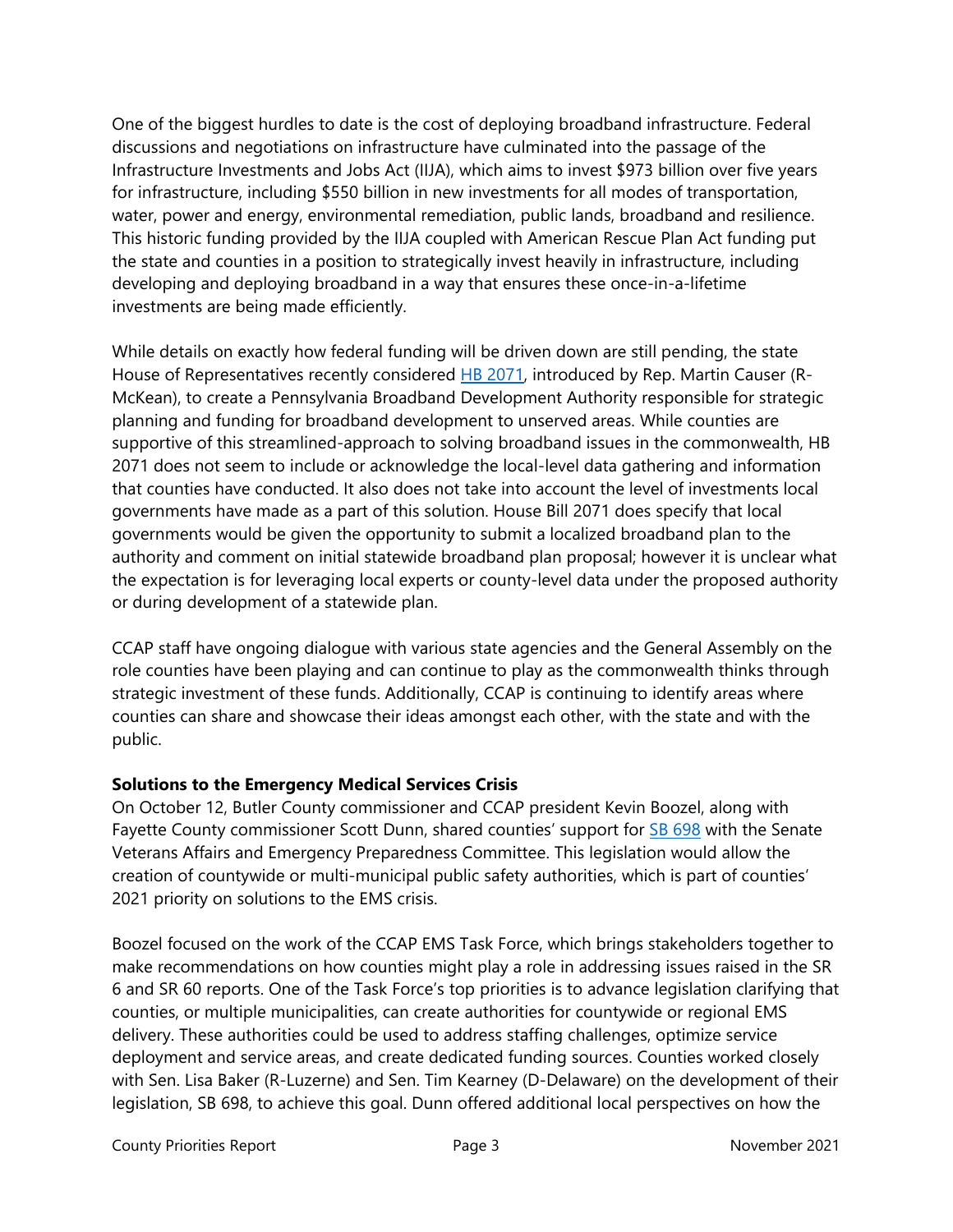EMS crisis is affecting Fayette County's communities, and how the options and flexibility of a public safety authority could help. Both commissioners also stressed SB 698 simply provides an option to engage local stakeholders to develop resources and solutions.

The summer edition of the CCAP County News was focused on CCAP's EMS priority. Articles include an overview of the CCAP EMS Task Force work, an article from the sponsors of the EMS authority legislation, as well as insights from Pike County and others.

The EMS Task Force is continuing to review the funding needs to support the variety of service models in operation in the commonwealth, and is working to develop a toolbox of resources that can assist counties in bringing stakeholders and resources together to address local issues. The DCED Center for Local Government Services' pilot project to evaluate the current status of EMS services had been slightly delayed, but a new vendor has been identified to assist with the project and will be moving forward. The project will include data gathering and working with local stakeholders, to develop a report and recommendations on potential local solutions to improve the delivery of EMS in those counties. The outcomes and report will serve as the basis for further development of a broader toolbox.

## **Protect Funding for County Human Services**

Pennsylvania counties deliver crucial human services on behalf of the state and federal government – services that protect our most vulnerable citizens, among them children suffering from abuse, those fighting substance abuse addictions, individuals with mental illness and developmental disabilities, and seniors in need of long-term care. However, even though mandates and caseloads continue to increase, state funding support has been unable to keep up with demand.

In the FY 2021-2022 budget, counties saw primarily flat funding for most line items, though additional federal funding for long-term care facilities was allocated along with additional funding for the creation of a county health department in Delaware County. Despite flat funding, counties must face the reality of ever-stagnant state funds to support community needs.

Counties continue to deal with the daily challenge of serving the ever-growing needs of their residents, such as the significant increases in workloads to county human service agencies, workforce shortages, the toll of the opioid epidemic on families and their children and the lasting, unknown impacts of the COVID-19 pandemic on Pennsylvania's residents and communities. These impacts, coupled with the implementation of the Family First Prevention Services Act, proposed regulations to nursing homes and drug and alcohol service provider and recovery house regulations, further stress the system, calling for ongoing and future funding that meets caseloads, regulations and standards of care.

Counties regularly express these concerns with state agencies and are continuing to educate agency staff on the history of funding, county role in service provision and innovative ways counties are being good stewards of this funding, but that it is simply not enough for current needs. Conversations and ongoing educational efforts with the General Assembly,